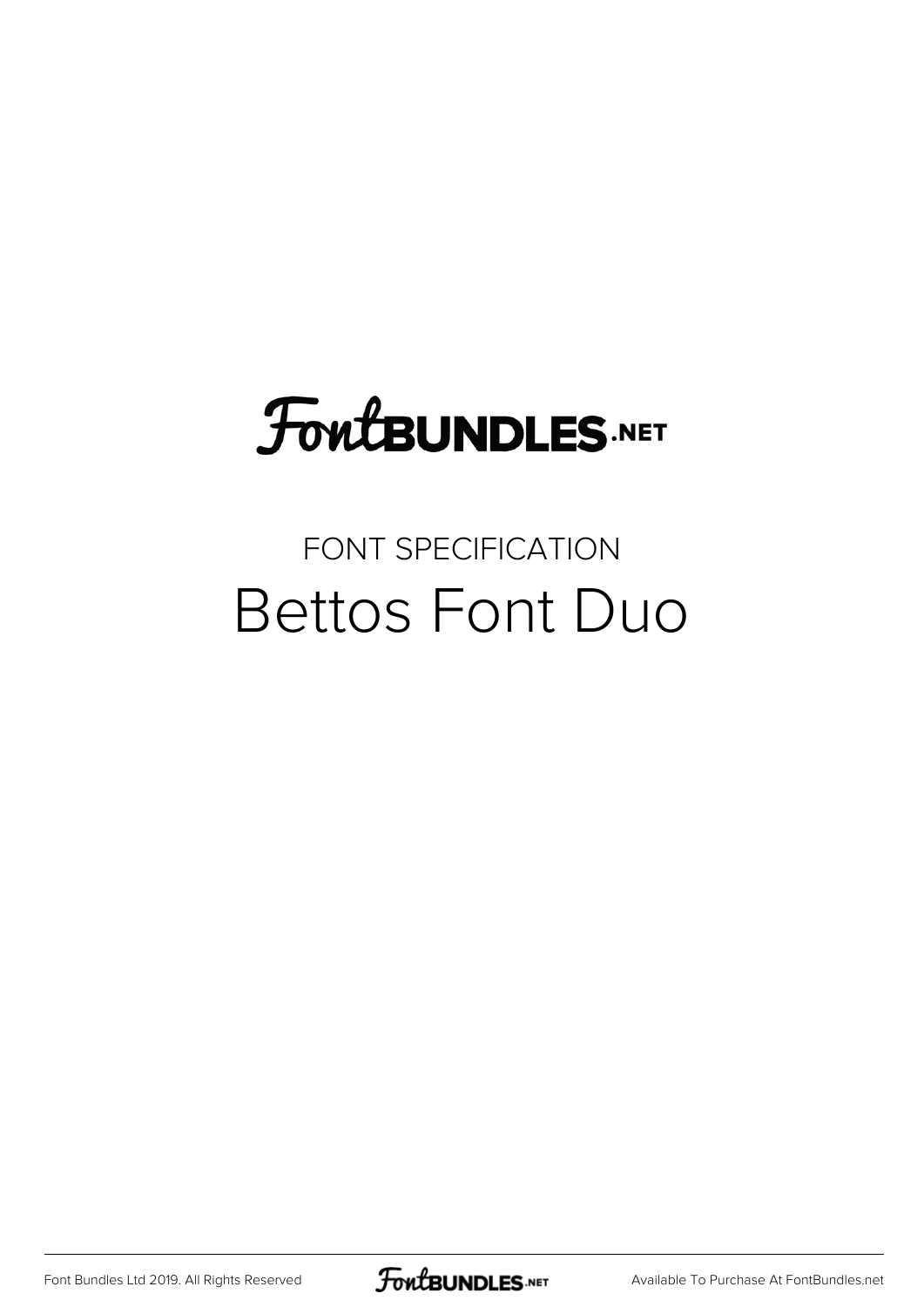#### BettosOutline - Regular

**Uppercase Characters** 

## ABCDEFGHIJKLMNOPOR STUUWXYZ

Lowercase Characters

abcdefghijklmnopg Lstuvwxyz

**Numbers** 

0123456789

Punctuation and Symbols

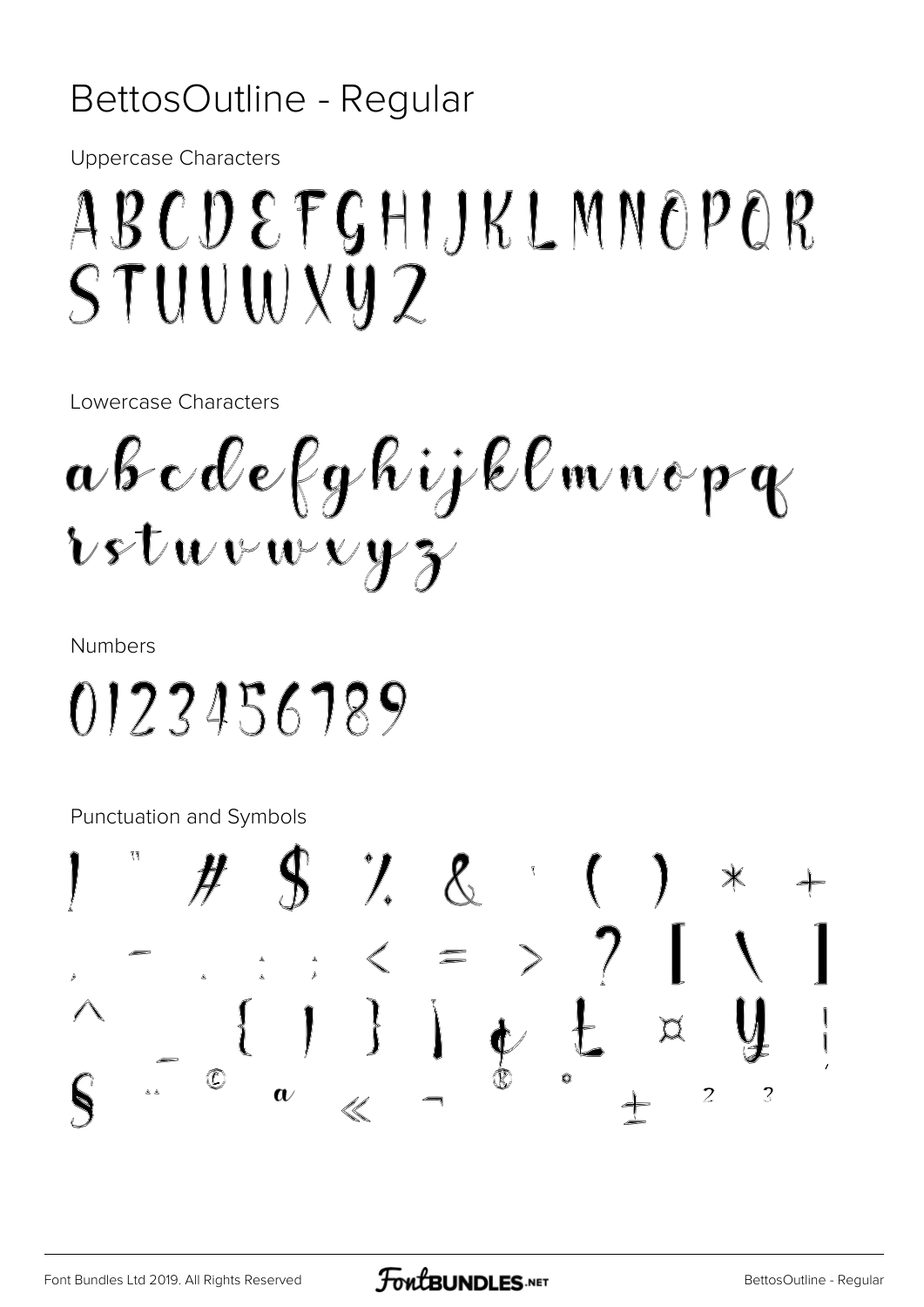## $\frac{1}{2}$  ,  $\frac{1}{2}$   $\frac{1}{4}$   $\frac{1}{2}$   $\frac{1}{4}$   $\frac{1}{2}$   $\frac{1}{4}$

All Other Glyphs

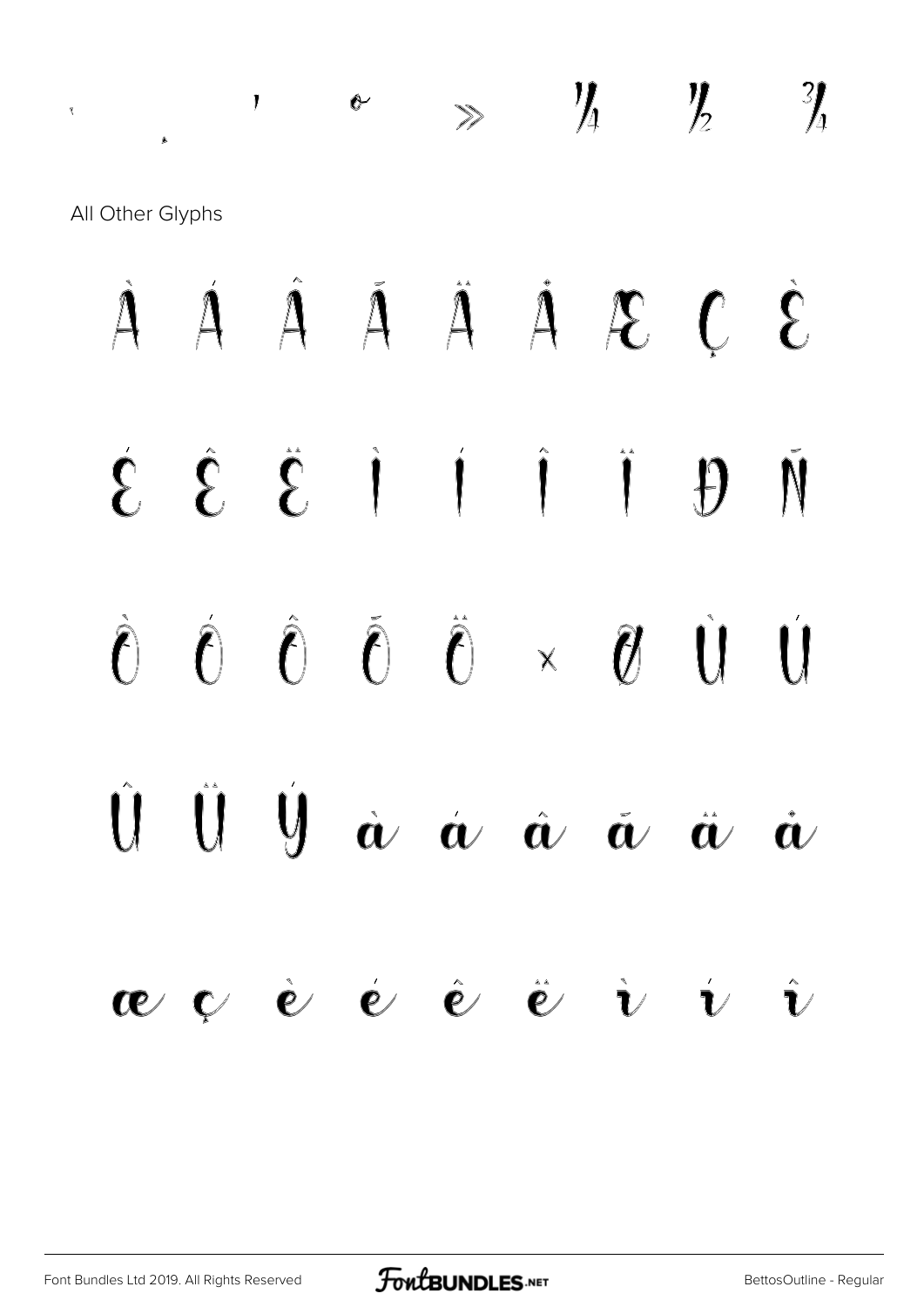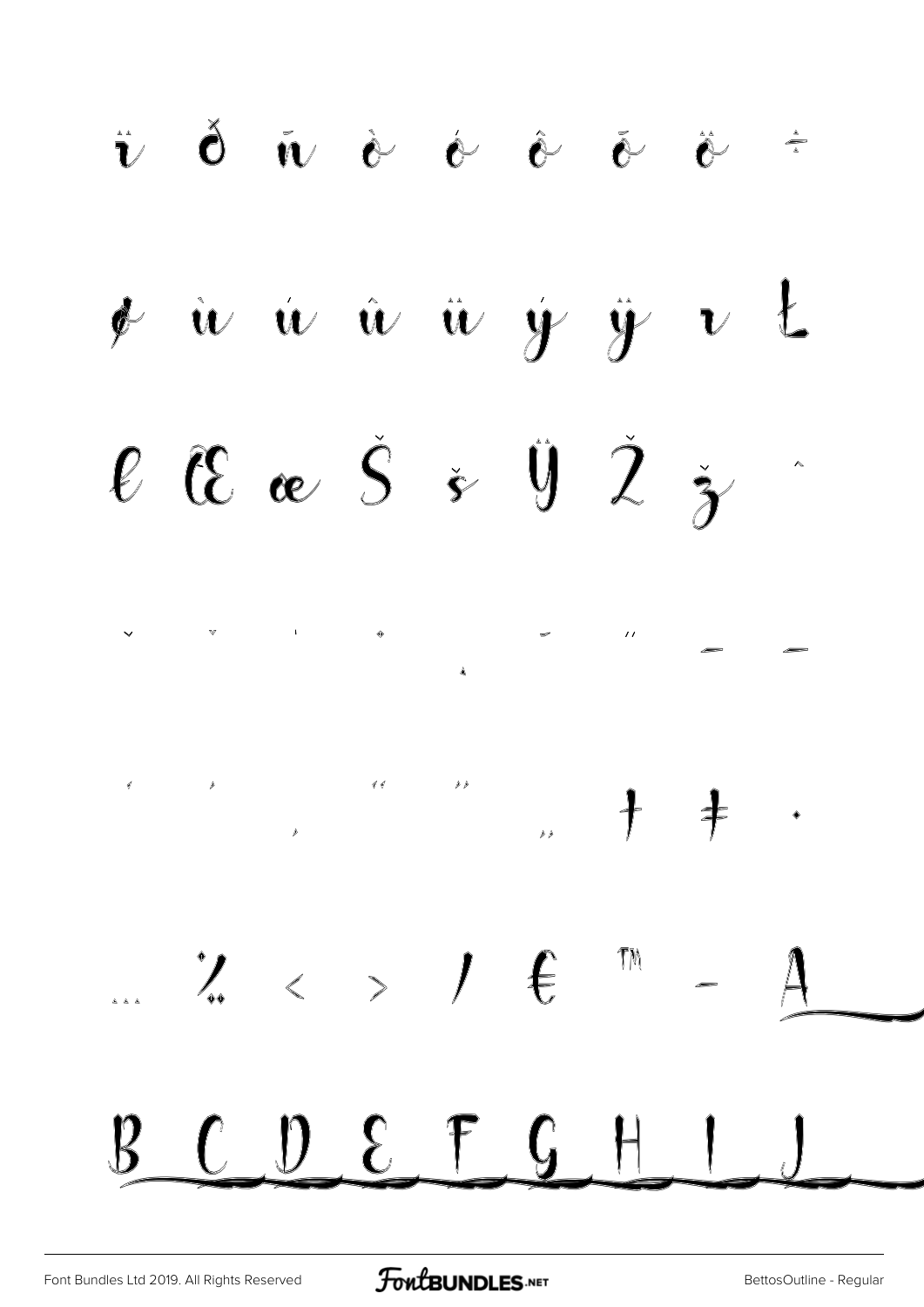KLMNOPORS  $LUVYU260$ </u> odrerfryshirjsk Bonsospegnessts wonnergrache Avecfogche i jokel mencocpegéres éten

[Font Bundles Ltd 2019. All Rights Reserved](https://fontbundles.net/) **FoutBUNDLES.NET** SettosOutline - Regular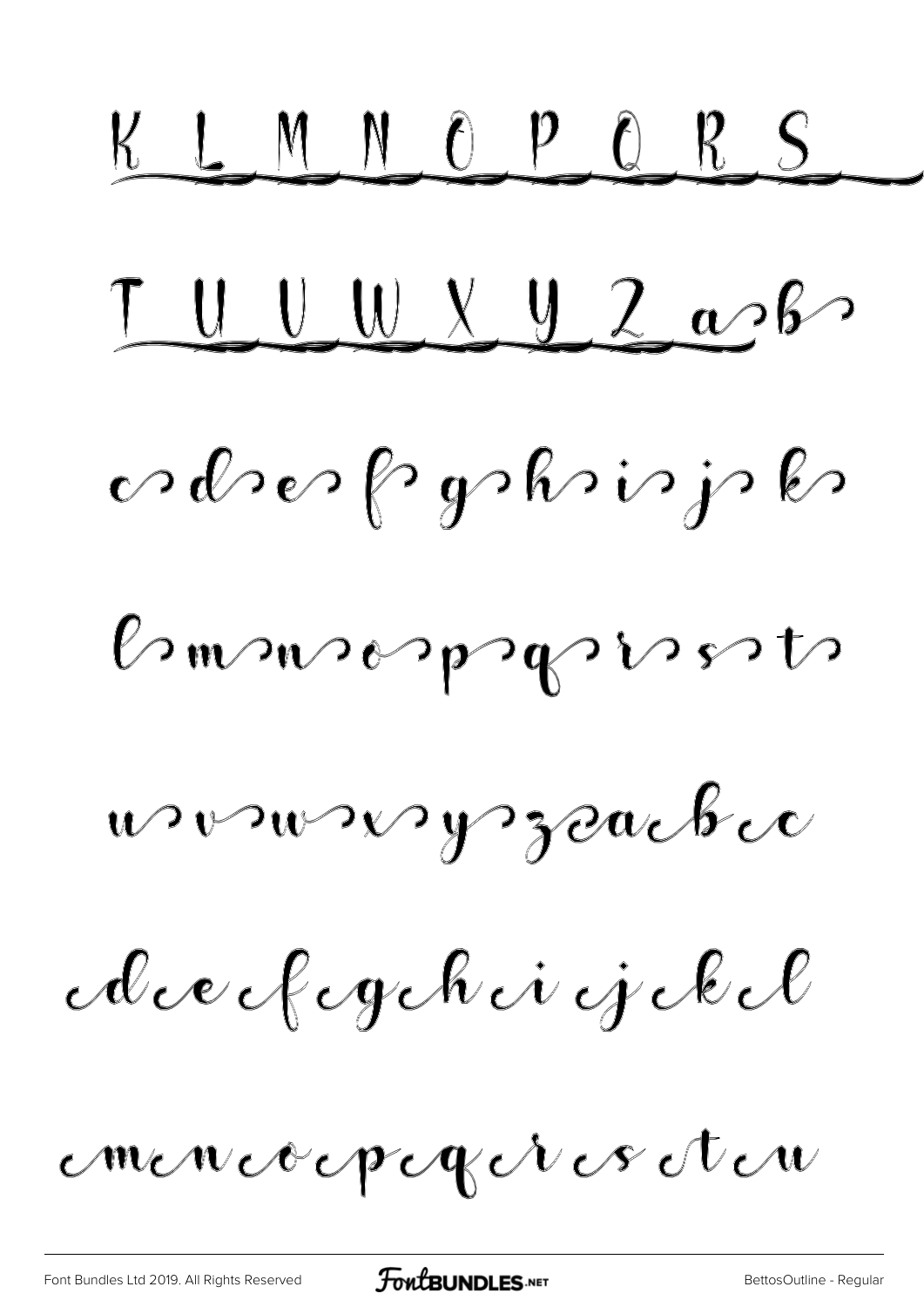vewereyez abel

e fyhijklm









wyz obodef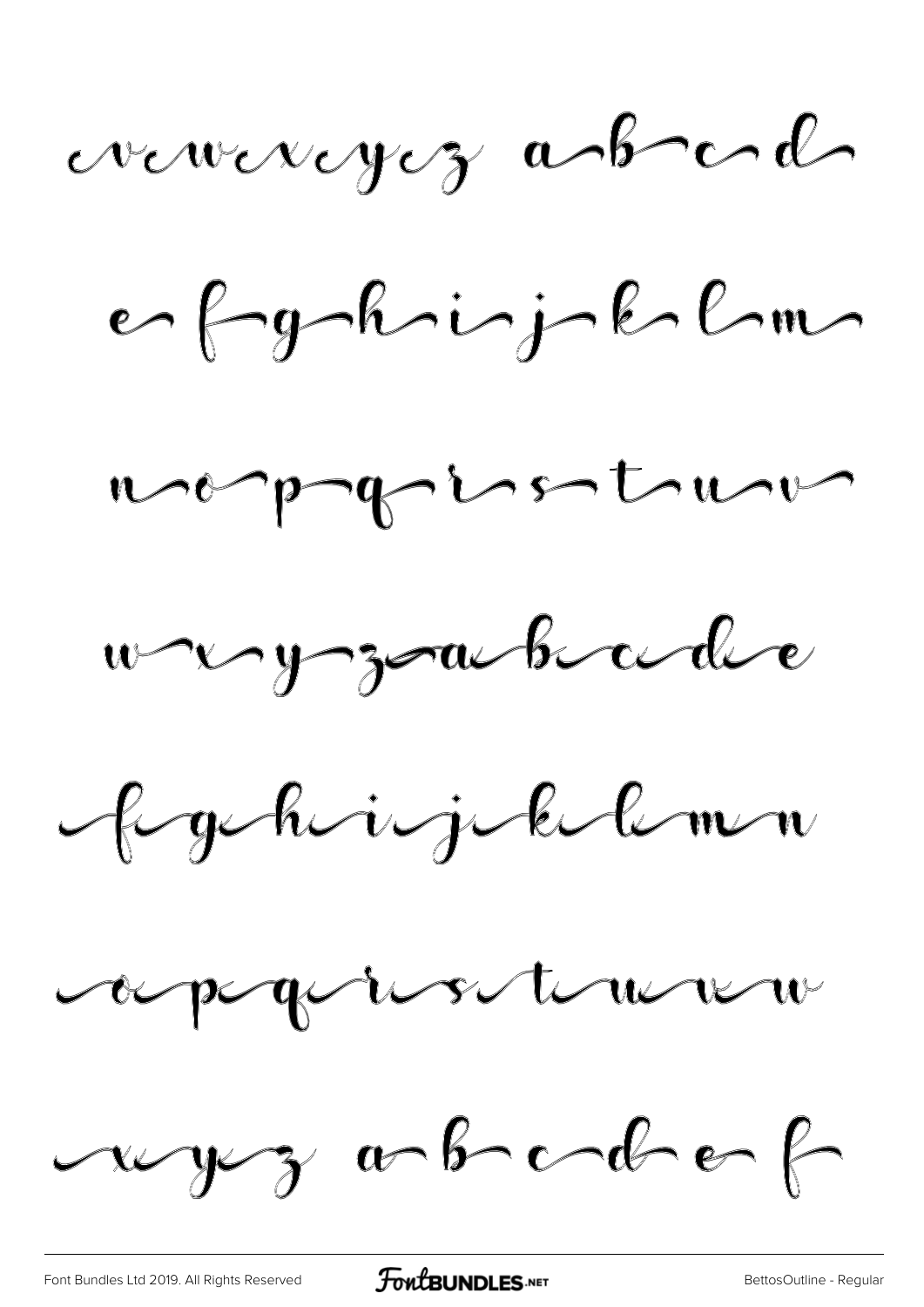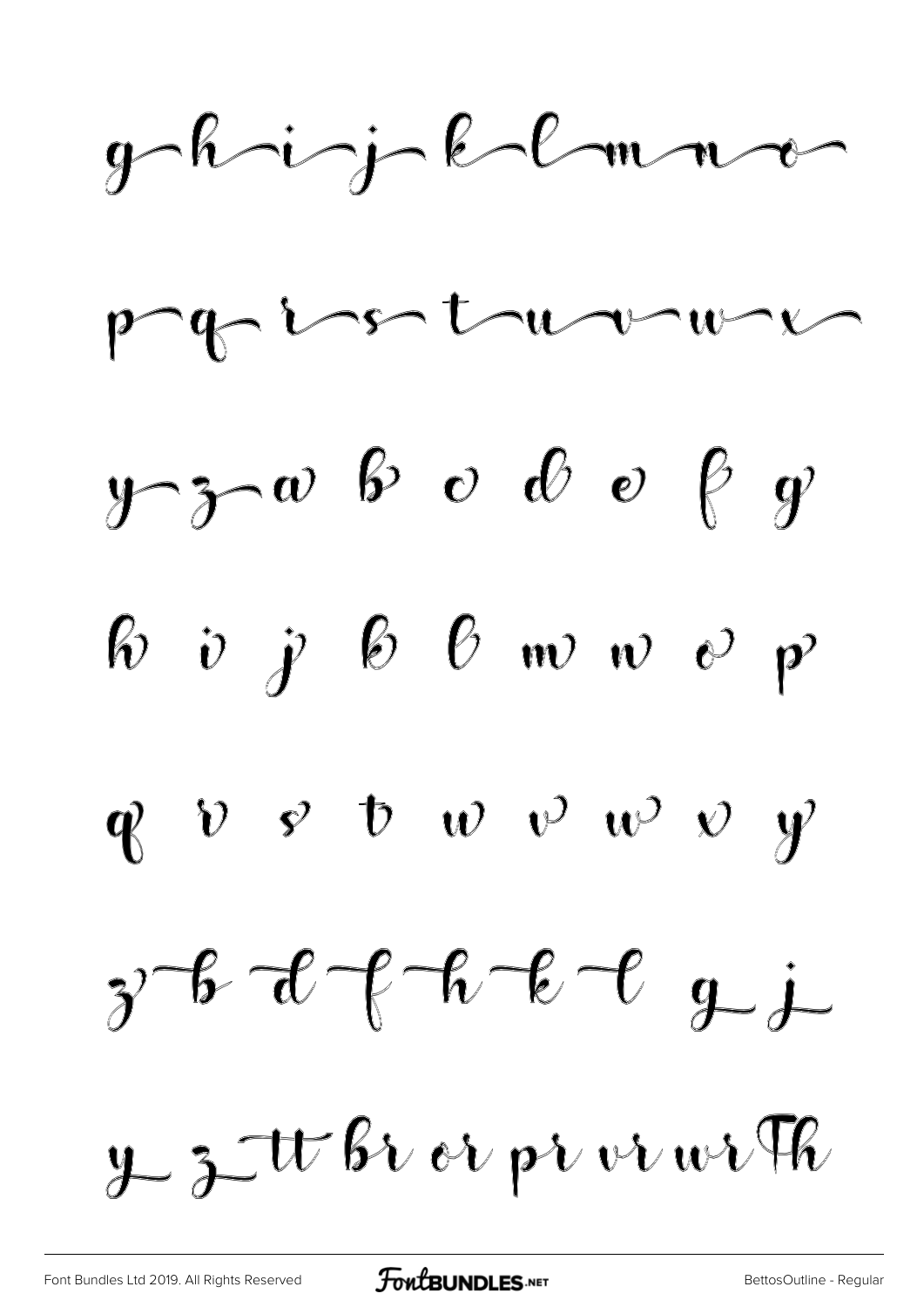$the$  fr fl

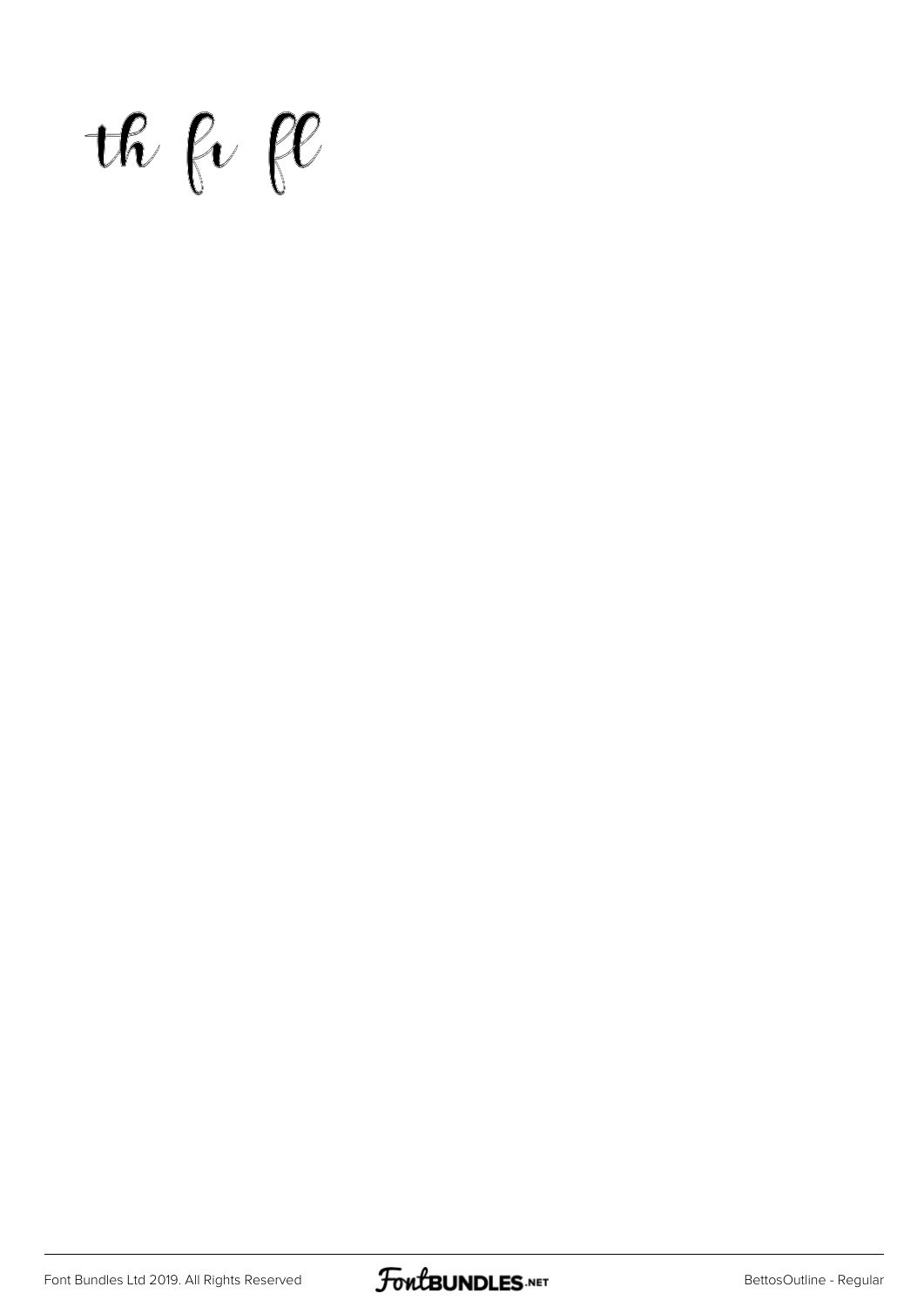### Bettos - Regular

**Uppercase Characters** 

## ABCDEFGHIJKLMNOPOR STUUWXY2

Lowercase Characters

abcdefghijklmnopq  $\mathbf{v}$ stuvwyz

**Numbers** 

0123456789

Punctuation and Symbols

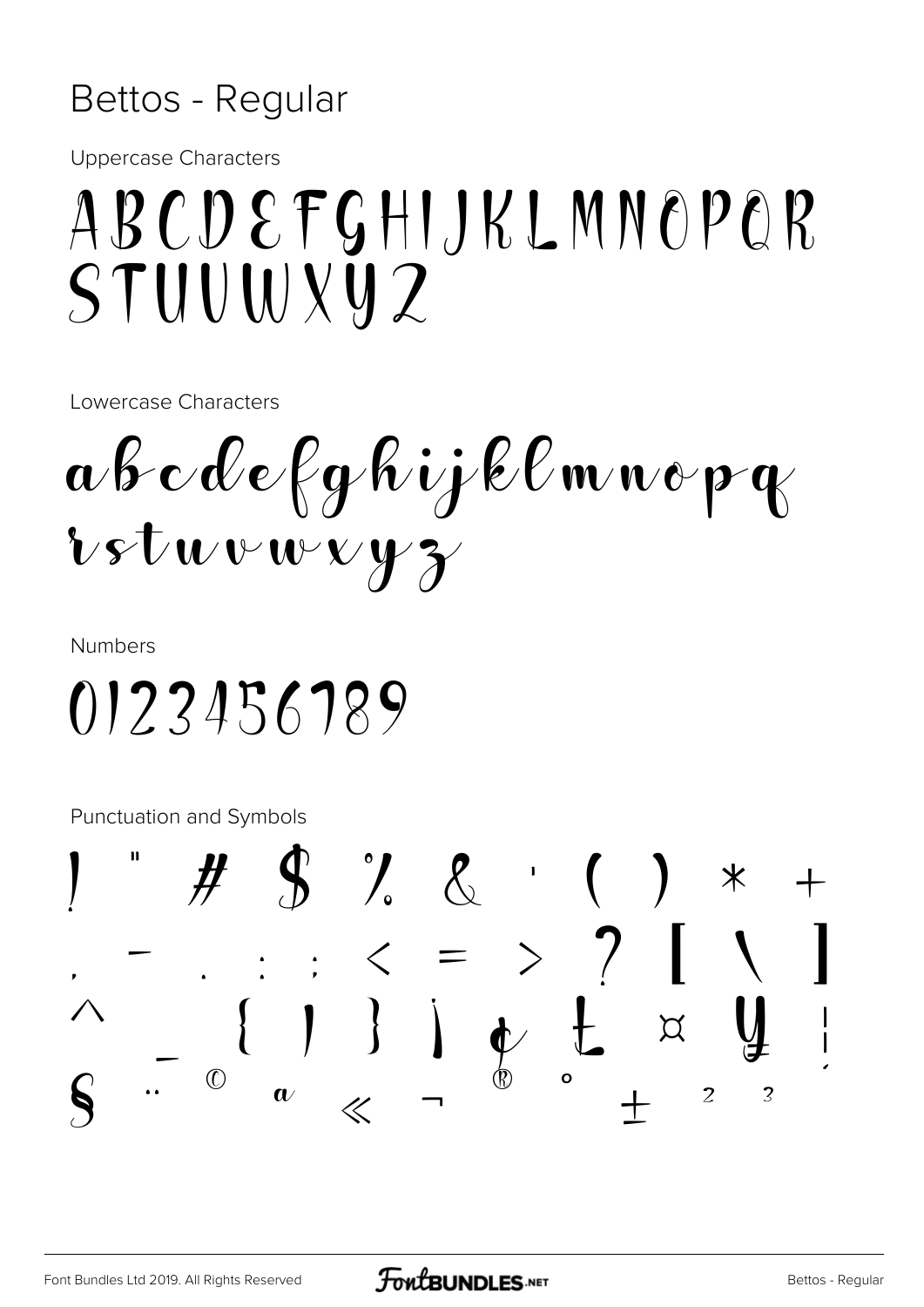# · ¸ ¹ º » ¼ ½ ¾ All Other Glyphs À Á Â Ã Ä Å Æ Ç È É Ê Ë Ì Í Î Ï Ð Ñ Ò Ó Ô Õ Ö × Ø Ù Ú U U  $\dot{a}$   $\dot{a}$   $\dot{a}$   $\dot{a}$   $\ddot{a}$   $\ddot{a}$  $\mathbf{c}$   $\mathbf{c}$   $\dot{\mathbf{c}}$   $\dot{\mathbf{c}}$   $\ddot{\mathbf{c}}$   $\ddot{\mathbf{c}}$   $\dot{\mathbf{c}}$   $\dot{\mathbf{v}}$   $\dot{\mathbf{v}}$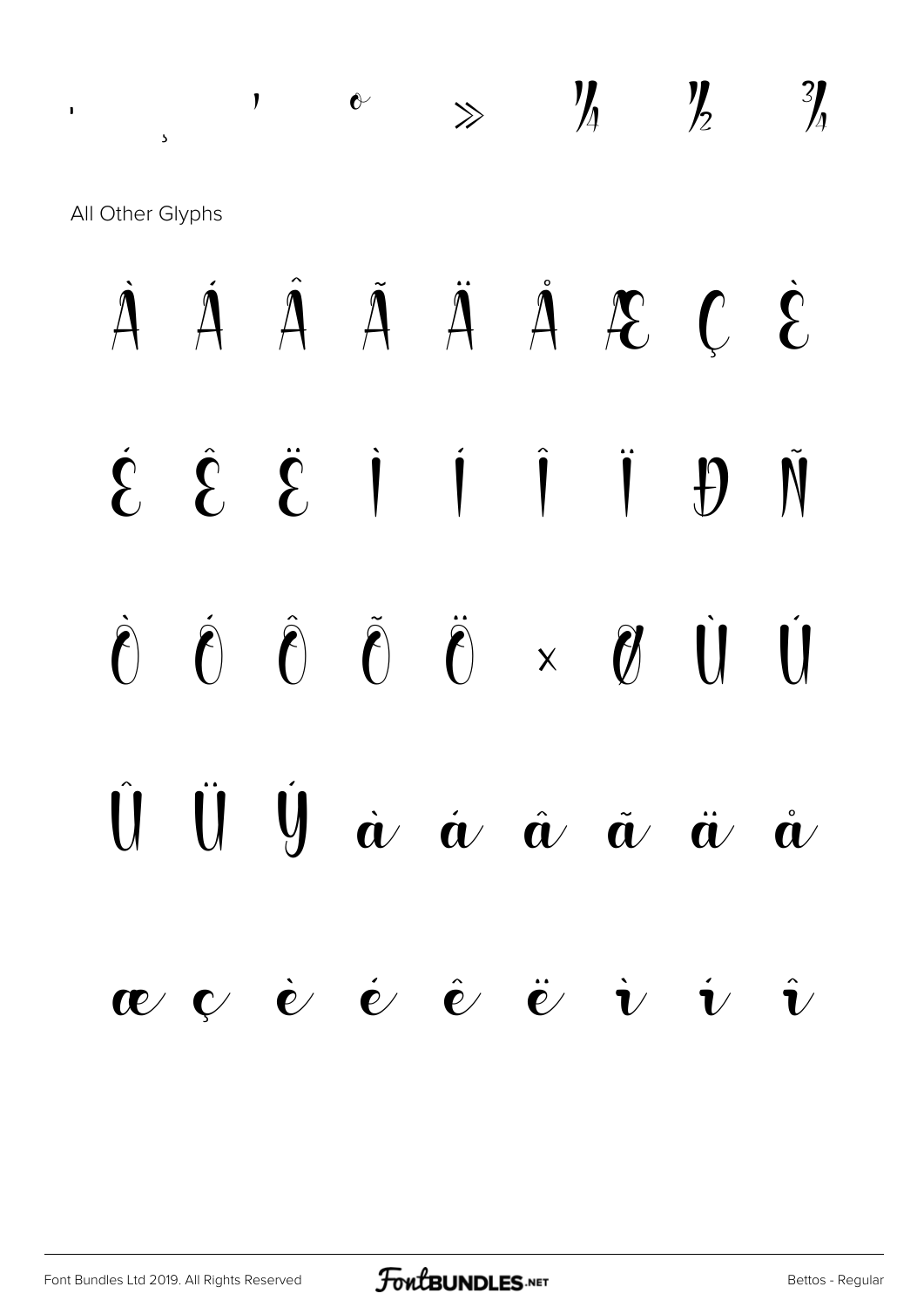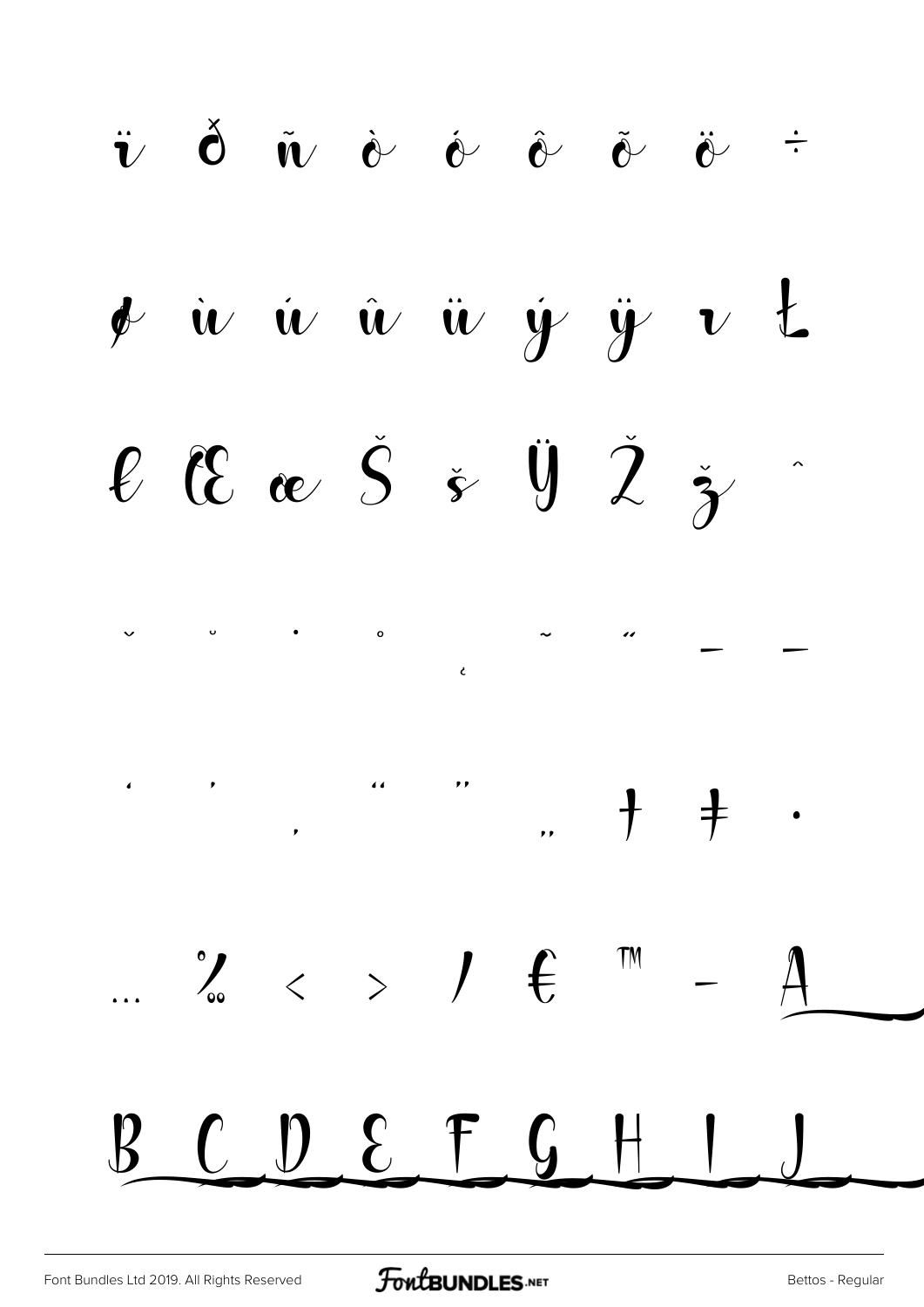KLMNOPORS TUUXYZash odrer fryskrinjsk Burnsonpagnes to wonner y zoucher Acce fegéhei éjekel mencocpezer es éten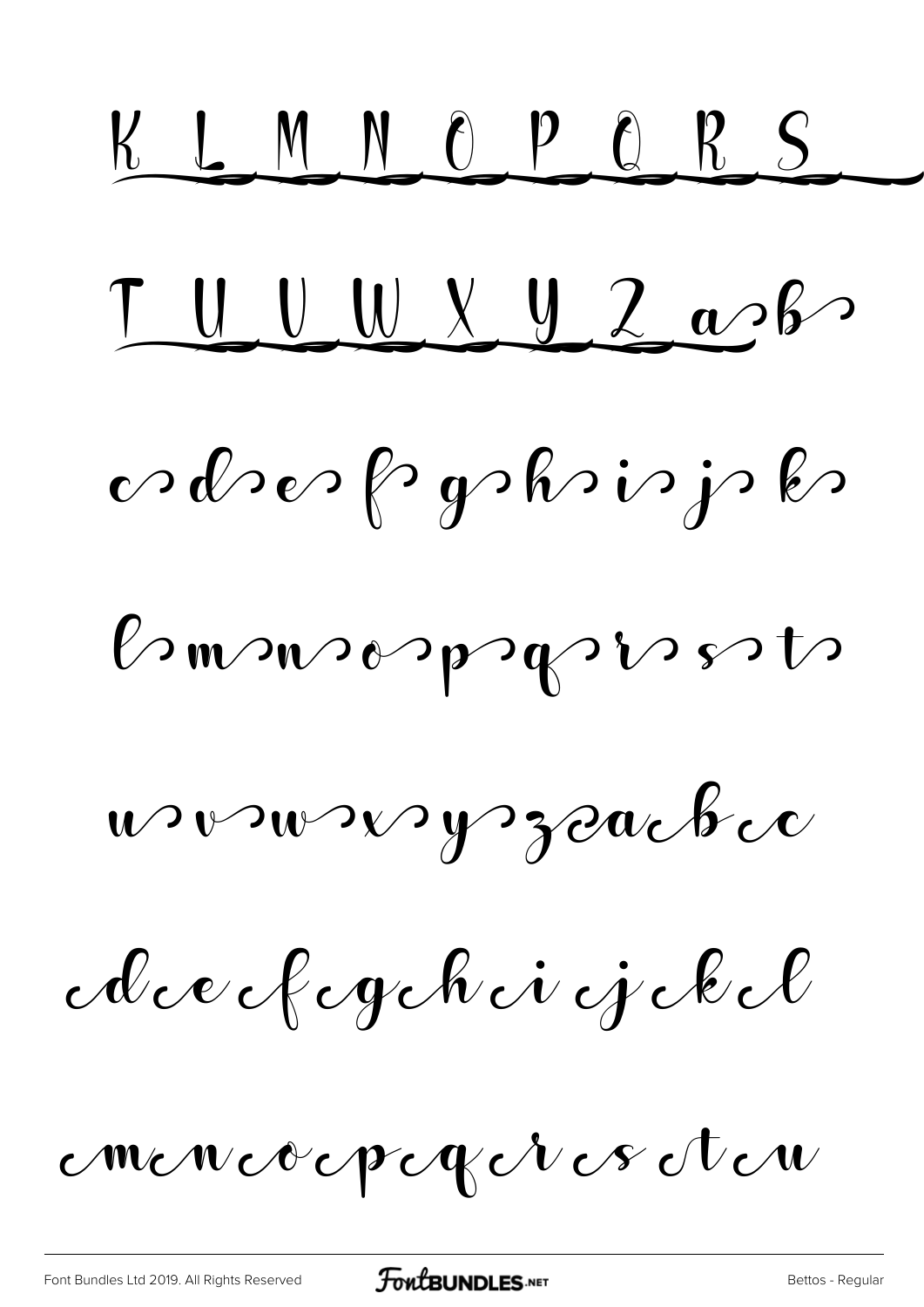vewexcycz abel

ef fyrkinj k lm

noppogristime



figihrigikelm

oupoquestement

rayez a b c d e f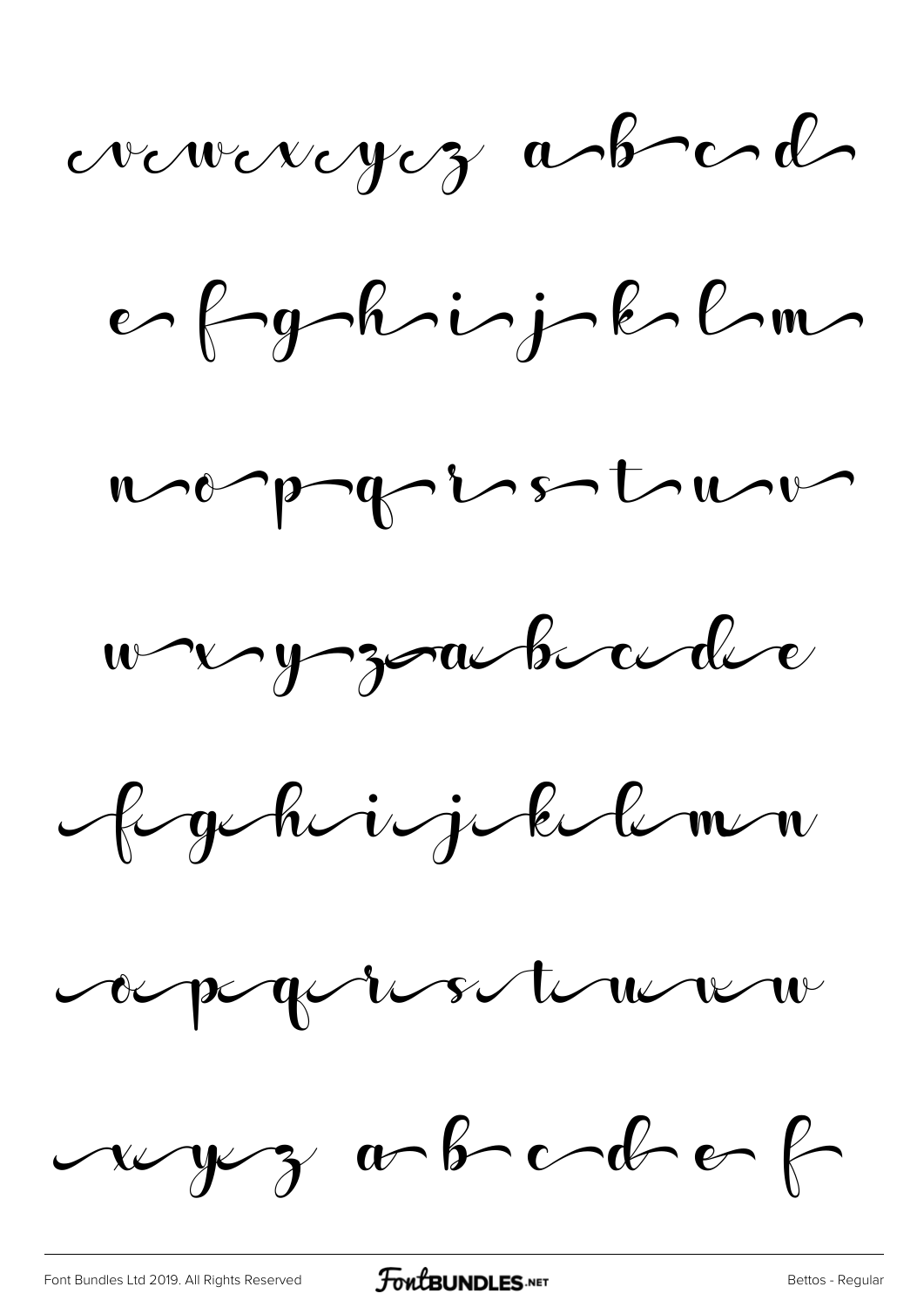$g-h j-k-l-m-1$ page institution  $y$   $3$   $\infty$  b  $\infty$  b  $\infty$  f g  $\begin{array}{ccccccccc}\n\text{\&} & \text{\&} & \text{\&} & \text{\&} & \text{\&} & \text{\&} & \text{\&} & \text{\&} & \text{\&} & \text{\&} & \text{\&} & \text{\&} & \text{\&} & \text{\&} & \text{\&} & \text{\&} & \text{\&} & \text{\&} & \text{\&} & \text{\&} & \text{\&} & \text{\&} & \text{\&} & \text{\&} & \text{\&} & \text{\&} & \text{\&} & \text{\&} & \text{\&} & \text{\&} & \text{\&} & \text{\&} & \text{\&} & \text{\&} & \text{\&} &$ 

 $\oint v v \cdot v \cdot v \cdot v \cdot v$ 



 $y$   $3$   $\pi$   $\beta$   $\upsilon$   $\upsilon$   $p$   $\upsilon$   $\upsilon$   $\upsilon$   $\psi$   $\psi$